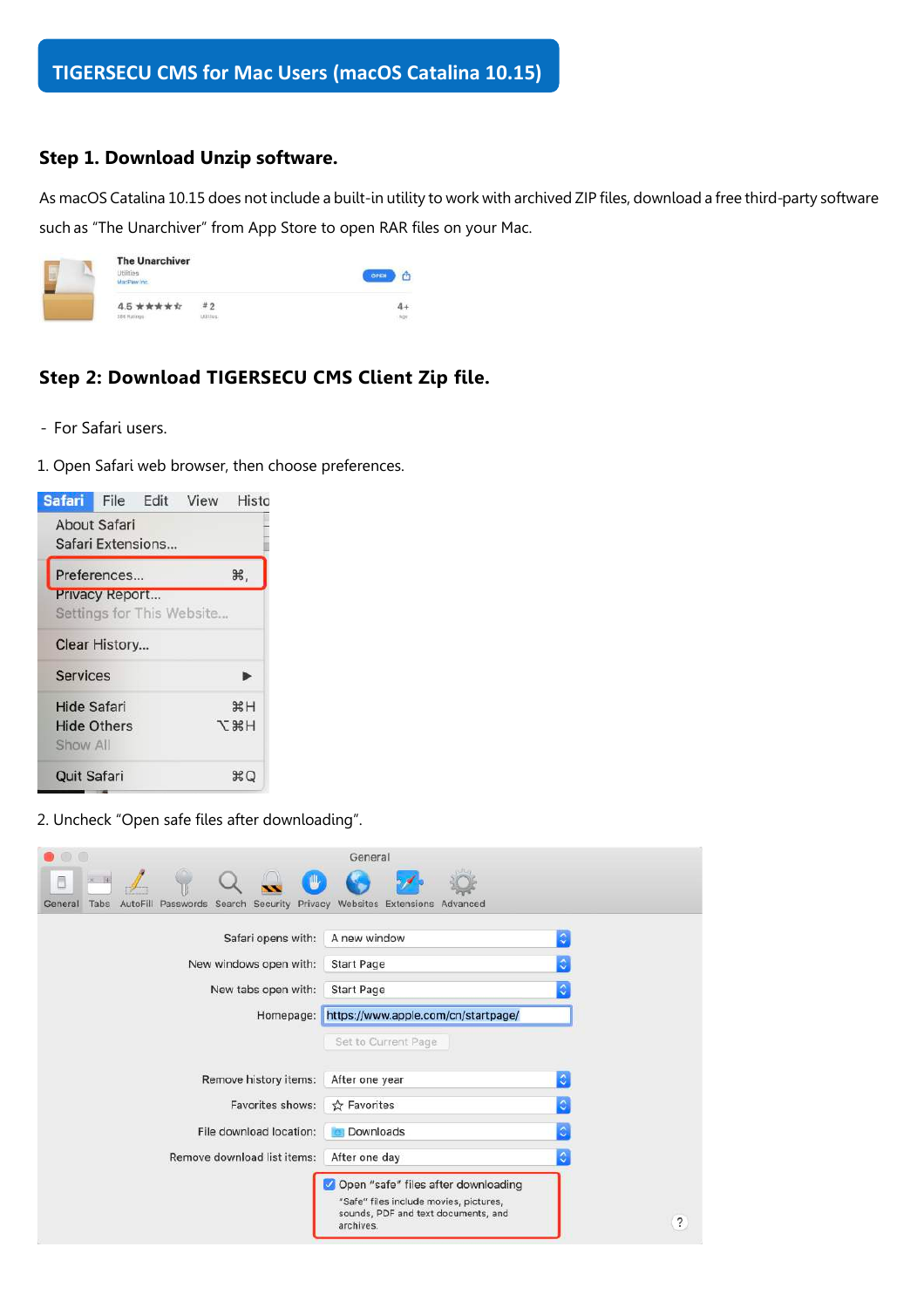- 3. In your Safari web browser, open the TIGERSECU CMS link: http://www.tigersecu.com/cms-mac.zip
	- For Chrome users
	- 1. Open Chrome web browser, then choose preferences.

|   | <b>Chrome</b>                  | File Edit View | History     |
|---|--------------------------------|----------------|-------------|
|   | About Google Chrome            |                |             |
|   | Preferences                    |                | ₩,          |
|   | Clear Browsing Data            |                | 介出公         |
| ٢ | Import Bookmarks and Settings  |                |             |
|   | <b>Services</b>                |                |             |
|   | Hide Google Chrome             |                | $H^*$       |
|   | <b>Hide Others</b><br>Show All |                | <b>N %T</b> |
|   | ✔ Warn Before Quitting (#Q)    |                |             |
|   | Quit Google Chrome             |                | ЖC.         |

#### 2. Choose Advanced, Downloads.





 $\overline{\phantom{a}}$ 

## 3. Choose Clear.

| Downloads                                               |        |
|---------------------------------------------------------|--------|
| Location<br>C:\Users\Martin\Downloads                   | Change |
| Ask where to save each file before downloading          |        |
| Open certain file types automatically after downloading | Clear  |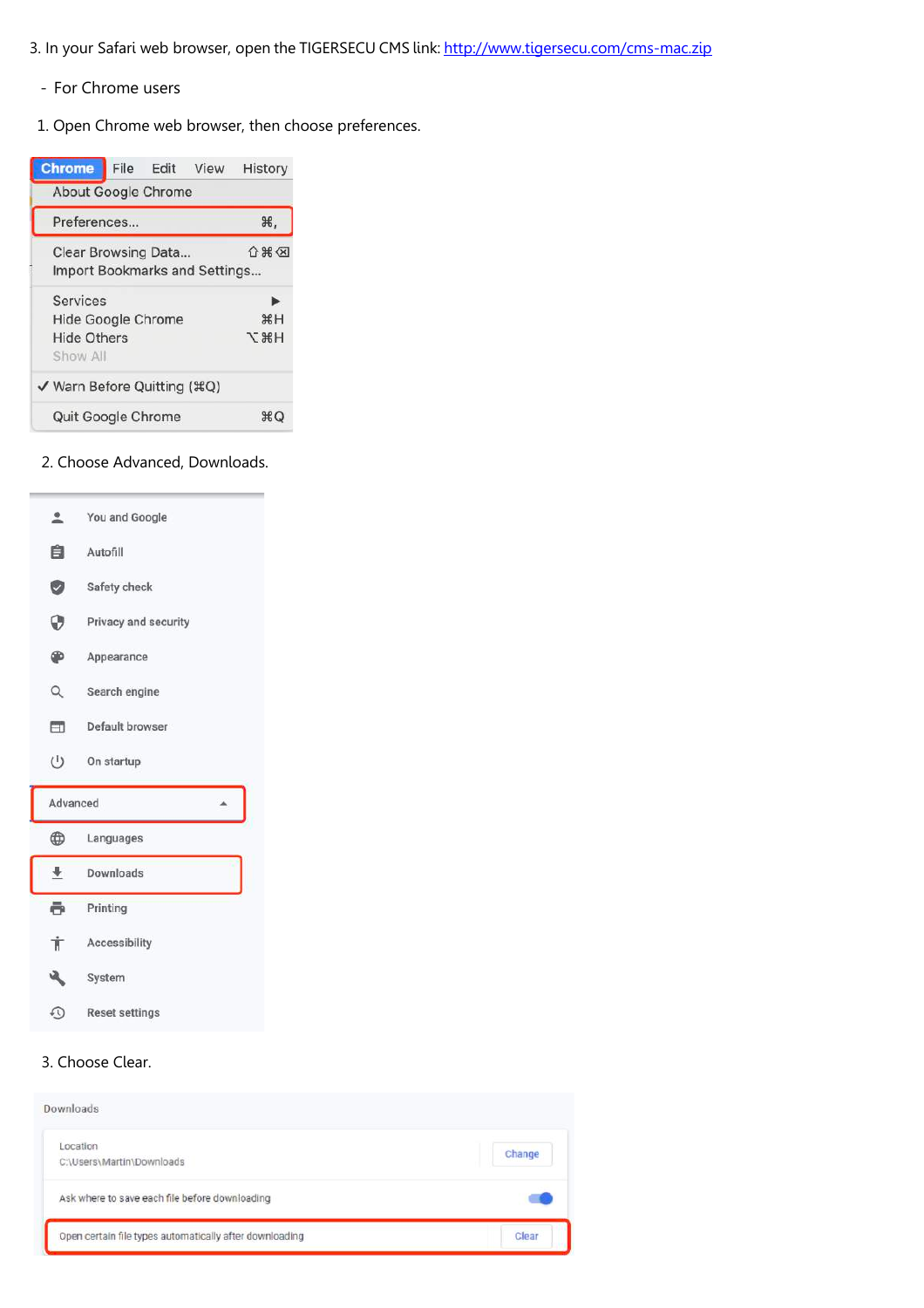\* If you don't see this option, you may skip and go to 4.

4. In your Chrome web browser, open the TIGERSECU CMS link: http://www.tigersecu.com/cms-mac.zip

# **Step 3. Open TIGERSECU CMS Client**

1. Click on the TIGERSECU CMS zip file and open with "The Unarchiver". This will automatically create a folder named "CMS\_Mac" and extract the archive files to your computer.



2. Locate the CMS\_Mac folder on your computer and click on the TIGERSECU CMS icon to run the software.



\*By default, macOS only allows users to install applications from "verified sources".

| <b>HH</b><br>$\bullet$ $\circ$<br>$\ll$<br>$\rightarrow$                                                                                                                                                             | <b>System Preferences</b>                                                                                                                              |                                    | Q Search             |
|----------------------------------------------------------------------------------------------------------------------------------------------------------------------------------------------------------------------|--------------------------------------------------------------------------------------------------------------------------------------------------------|------------------------------------|----------------------|
| File<br>New<br>1000<br>Oni<br>Desktop &<br>Dock<br>General<br>Screen Saver                                                                                                                                           | O<br>Mission<br>Language<br>Control<br>& Region                                                                                                        | Spotlight<br>Security<br>& Privacy | <b>Notifications</b> |
| 排<br>$\bullet$<br>$\langle$                                                                                                                                                                                          | Security & Privacy                                                                                                                                     | Q. Search                          |                      |
| General<br>A login password has been set for this user<br>Require password immediately<br>V Disable automatic login<br>Allow apps downloaded from:<br>App Store<br>App Store and identified developers<br>· Anywhere | FileVault<br>Firewall<br>Privacy<br>Change Password<br>after sleep or screen saver begins<br>Show a message when the screen is locked Set Lock Message |                                    |                      |
| Click the lock to make changes.                                                                                                                                                                                      |                                                                                                                                                        | Advanced<br>(2)                    |                      |

If you are unable to access the TIGERSECU CMS software on your Mac, go to System Preference > Security & Privacy > In the "General" tab, click the icon labeled "Click the lock to make changes" > Under the section labeled "Allow apps downloaded from", select "Anywhere" and open the TIGERSECU CMS.